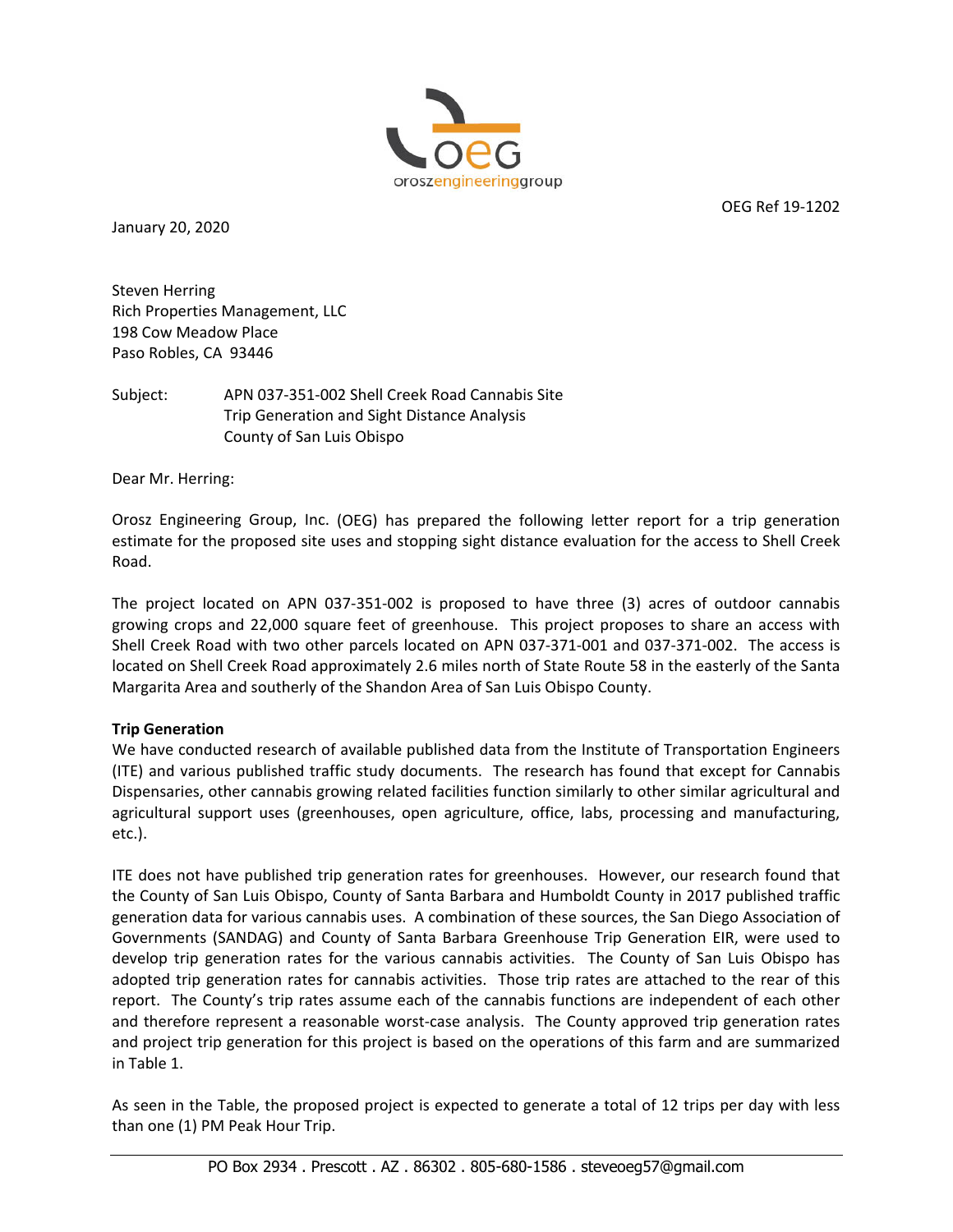| APN 037-351-002                                               |                               |                  |                        |                   |                     |            |  |  |  |
|---------------------------------------------------------------|-------------------------------|------------------|------------------------|-------------------|---------------------|------------|--|--|--|
| <b>Trip Generation Rates</b>                                  | PM Peak Hour (Trips per unit) |                  |                        |                   |                     |            |  |  |  |
| Land Use                                                      | <b>Size</b>                   | Unit             | <b>ADT</b>             | $\ln$             | Out                 | Total      |  |  |  |
| <b>Outdoor Cultivation</b><br>Greenhouse                      | 3<br>22                       | AC<br><b>KSF</b> | $\overline{2}$<br>0.27 | $\Omega$<br>0.007 | 0<br>0.018          | 0<br>0.025 |  |  |  |
| <b>Proposed Project</b><br><b>Trip Generation</b><br>Land Use | Size                          | Unit             | <b>ADT</b>             | In.               | PM Peak Hour<br>Out | Total      |  |  |  |
| <b>Outdoor Cultivation</b><br>Greenhouse                      | 3<br>22                       | AC<br><b>KSF</b> | 6<br>6                 | $\Omega$<br>0.2   | 0<br>0.4            | 0<br>0.6   |  |  |  |
|                                                               |                               | Project<br>Total | 12                     | 0.2               | 0.4                 | 0.6        |  |  |  |

# **Table 1 Project Trip Generation**

## **Sight Distance Evaluation**

The County of San Luis Obispo Public Works Department has stopping sight distance standards for driveways and intersections on County roads (2019). These standards exceed Caltrans and Federal guidelines. As vehicle travel speeds increase, the stopping sight distance increases. Based on a site visit by OEG Staff, the stopping sight distance was evaluated for the project access location on Shell Creek Road.

The proposed primary access on Shell Creek Road is located approximately 2.6 miles northerly of State Highway 58. Based on our field survey, the available stopping sight distance was found to be over 700 feet looking to both the north and south on Shell Creek Road.

This section of Shell Creek Road is straight and level. The traffic volumes along this section of roadway are very low (less than 500 vehicles per day). The 85<sup>th</sup> percentile vehicle speeds along Shell Creek Road near the site access were estimated to be 55 MPH in both directions based on these conditions. Based on the travel speeds on Shell Creek Road, the required stopping sight distance is 605 feet to meet the County Standards.

The actual stopping sight distance available and required stopping sight distances are summarized in the following table:

| Location                 | Approach Speed | Required              | <b>Actual Stopping</b> | Comments    |  |
|--------------------------|----------------|-----------------------|------------------------|-------------|--|
|                          |                | <b>Stopping Sight</b> | Sight Distance         |             |  |
|                          |                | <b>Distance</b>       |                        |             |  |
| Shell Creek Road         |                |                       |                        |             |  |
| <b>Primary Access</b>    |                |                       |                        |             |  |
| Looking to Drivers Left  | 55 MPH         | 605'                  | $700+7$                | Ok to Left  |  |
| Looking to Drivers Right | <b>55 MPH</b>  | 605'                  | $700+7$                | Ok to Right |  |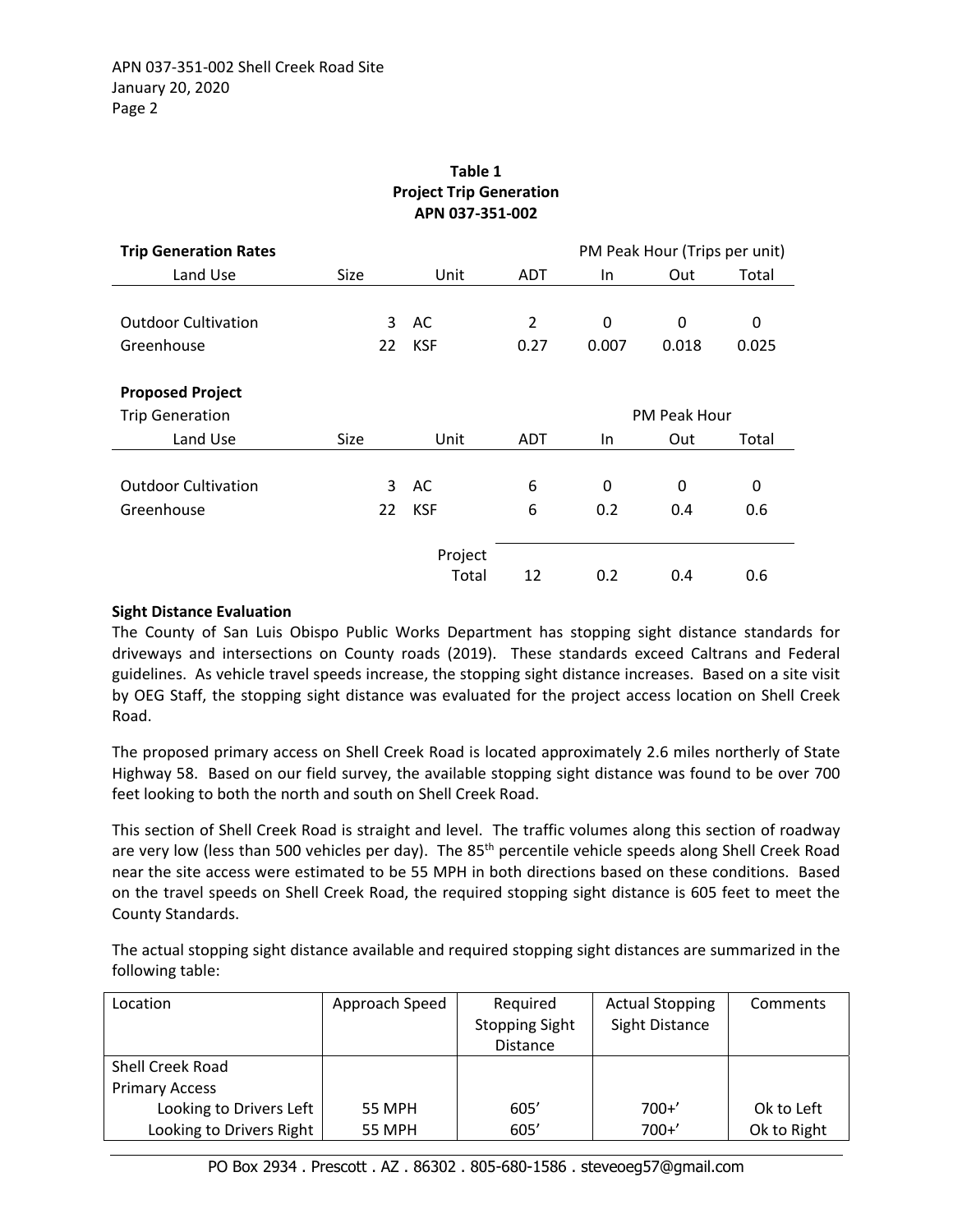APN 037-351-002 Shell Creek Road Site January 20, 2020 Page 3

As seen in the table above, the available stopping sight distance conditions at the proposed primary access location meets the County's 2019 A5-a stopping sight distance requirements for the northbound and southbound directions. The primary access will need to be improved to meet the County's B-1a for private driveway access connections.

### Summary

Based on the site visit and our analysis, there is adequate stopping sight distance for the project driveway in both directions. The access driveway should be improved to a B-1a standard.

#### Summary

The project consists of three (3) acres of outdoor cultivation of cannabis and 22,000 square feet of greenhouses. The site is expected to generate a total of 12 average daily trips (ADT), with less than one (1) PM Peak Hour trip. Based on these traffic volumes, the project would not be expected to impact traffic circulation in the vicinity of the project site. The proposed project access is located on Shell Creek Road approximately 2.6 miles northerly of State Highway 58. There is adequate stopping sight distance in both directions to meet the County requirements. The driveway access should be improved to a County B-1a standard.

Should you have any questions, feel free to contact us. OEG, Inc. thanks you for the opportunity to meet your needs on this exciting project.

Sincerely,

Stephen A. Orosz, P.E. **Traffic Engineer** Orosz Engineering Group, Inc.

Enclosure